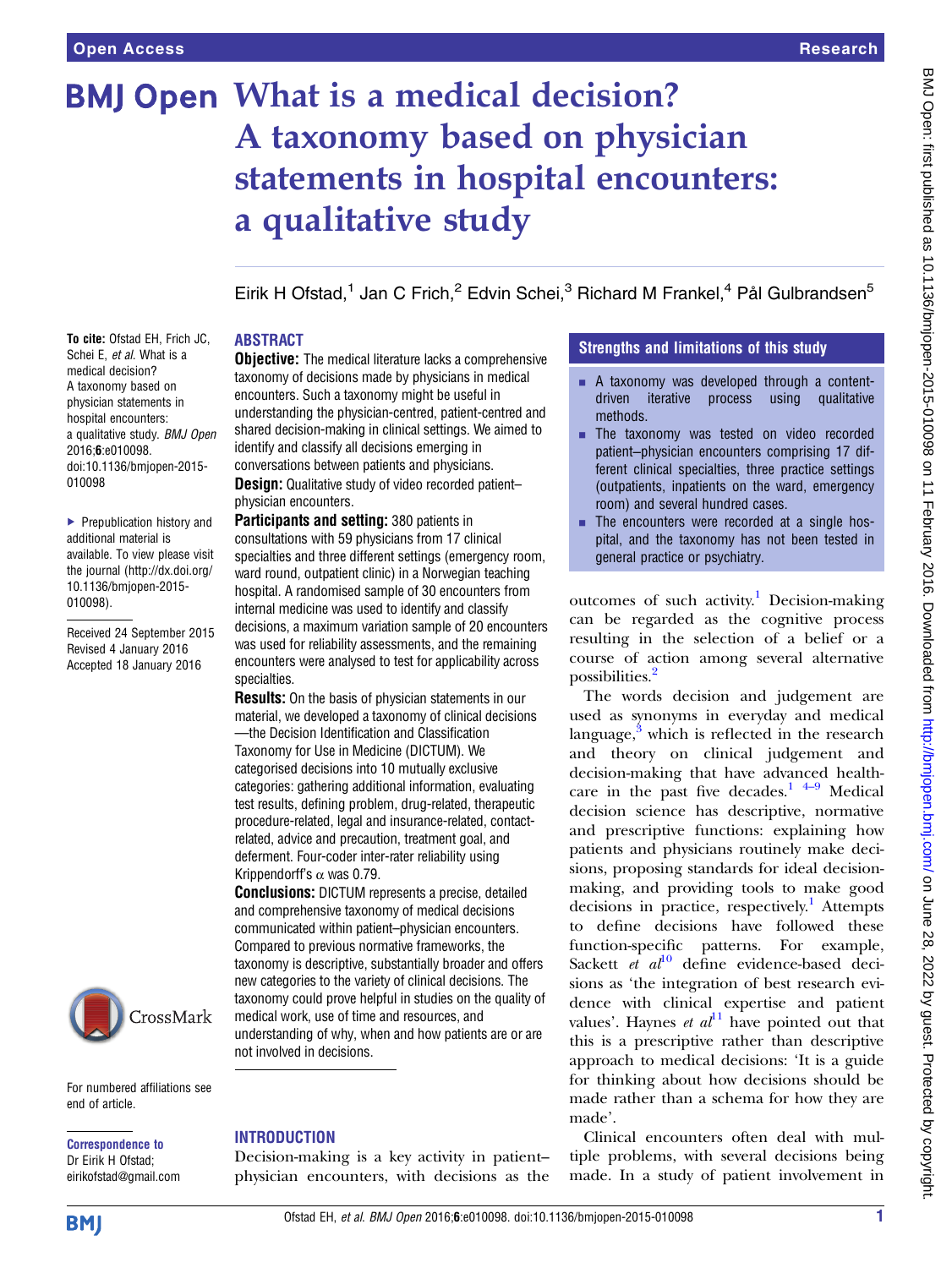decisions, Braddock et  $al<sup>12</sup>$  $al<sup>12</sup>$  $al<sup>12</sup>$  developed a descriptive definition of a medical decision as 'a verbal statement committing to a particular course of action'. This definition is broad and includes actions leading to diagnostic tests, prescriptions, referrals and instructions regarding diet and physical activity. However, it does not capture decisions that influence the subsequent 'courses of action', such as evaluations of findings and tests, and interpretations concerning diagnosis, prognosis and aetiology, most likely because patient involvement in such decisions is not considered relevant.

Deber<sup>[13](#page-9-0)</sup> made a distinction between 'problem-solving', which was defined as the 'search for a single correct solution to a problem, and 'decision-making', which was defined as 'situations in which a choice must be made among one of several alternatives'. However, medical 'problem-solving' often involves 'decision-making' on the path to a conclusion, best illustrated by the fact that diagnostic conclusions seldom reveal themselves; they have to be produced by someone.<sup>[14](#page-9-0)</sup> Most of the time, diagnostic problem-solving and therapeutic actions present options that require decision-making and leave room for interpretation because of medical and context-ual complexity.<sup>[15](#page-9-0)</sup>

The literature lacks a comprehensive system for classifying medical decisions in patient–physician encounters. In order to better understand clinical decision-making processes, we aimed to identify and classify all decisions emerging in conversations between patients and

| Characteristics of the physicians, patients and<br>Table 1<br>encounters in our sample |     |          |
|----------------------------------------------------------------------------------------|-----|----------|
|                                                                                        | N   | Per cent |
| <b>Patients</b>                                                                        | 380 |          |
| Men                                                                                    | 186 | 49       |
| Women                                                                                  | 194 | 51       |
| Age 0-17 (years)                                                                       | 82  | 22       |
| Age 18-60                                                                              | 174 | 46       |
| Age $>60$                                                                              | 124 | 32       |
| Physicians                                                                             | 59  |          |
| Men                                                                                    | 35  | 59       |
| Women                                                                                  | 24  | 41       |
| Age <40 (years)                                                                        | 31  | 53       |
| Age $\geq 40$                                                                          | 28  | 47       |
| Encounters by specialty                                                                | 380 |          |
| Internal medicine*                                                                     | 130 | 34       |
| Surgical disciplines†                                                                  | 106 | 28       |
| Paediatrics                                                                            | 55  | 15       |
| Neurology                                                                              | 54  | 14       |
| Obstetrics and gynaecology                                                             | 35  | 9        |
| Encounters by setting                                                                  | 380 |          |
| <b>Outpatient clinic</b>                                                               | 291 | 77       |
| <b>Ward round</b>                                                                      | 58  | 15       |
| Emergency room<br>*Cardiology requiredany modicine nonbrology gentropoterology         | 31  | 8        |

\*Cardiology, respiratory medicine, nephrology, gastroenterology, endocrinology, haematology, infectious diseases and oncology. †Gastro surgery, urology, thorax & vascular surgery, orthopaedics, ear-nose-throat, anaesthesiology.

physicians. This paper describes the process from initial observations of video recorded patient–physician encounters, through deliberations about what constitutes a decision, to the development of a taxonomy of decisions. Such a taxonomy could be helpful in teaching, and in studies on quality of medical work, its financial implications, understanding of patient involvement, and disentangling the complexity of physicians' everyday tasks.

## **METHOD**

We conducted a qualitative study where we studied video recorded patient–physician encounters in a hospital setting.

#### **Material**

Available for our study by broad consent were 380 video recorded physician–patient encounters collected at a large Norwegian teaching hospital (Akershus University Hospital) in 2007–2008, as a part of a randomised controlled trial, to evaluate the effect of a 20 h communication skills course.<sup>16</sup> While 55% of the videos were recorded before communication training, 45% were recorded after training. The physicians were randomly drawn from all physicians under 60 years of age working in clinical departments; 71 of 103 (69%) invited physicians consented to participate in the trial, and 59 provided broad consent. Patients were recruited consecutively on the days the participating physicians were available, and 94% agreed to have their encounter videotaped.<sup>17</sup> The distribution of patients, physicians and encounters is shown in table 1. The average duration of the encounters was 22 min.

## Method

We assembled a team of physicians to analyse the videotaped encounters starting autumn 2010. The fourmember project team consisted of a specialist registrar in internal medicine/research fellow (EHO), a neurologist/professor ( JCF), a general practitioner/professor (ES) and a professor of health services research/previously a general practitioner and a public health specialist (PG). Informed by previous medical training, we had no problem with understanding the words and actions observed in the encounters. The team had a continuous dialogue about the potential biases generated by a shared medical perspective. To contrast the medical perspective, we included a social psychologist/communication specialist (RMF) in the analytic phase of the study.

We started from the top of a randomised list of the 380 videos to get an overall impression, and studied encounters without any particular coding structure in mind. We aimed to describe what the content and constituent elements of clinically relevant decisions were and when clinical decisions were made. This process is identical with what Borkan, Miller and Crabtree describe as immersion/crystallisation,<sup>[18](#page-9-0)</sup> except that our study was informed by previous work.<sup>[12](#page-9-0)</sup> Trying to structure the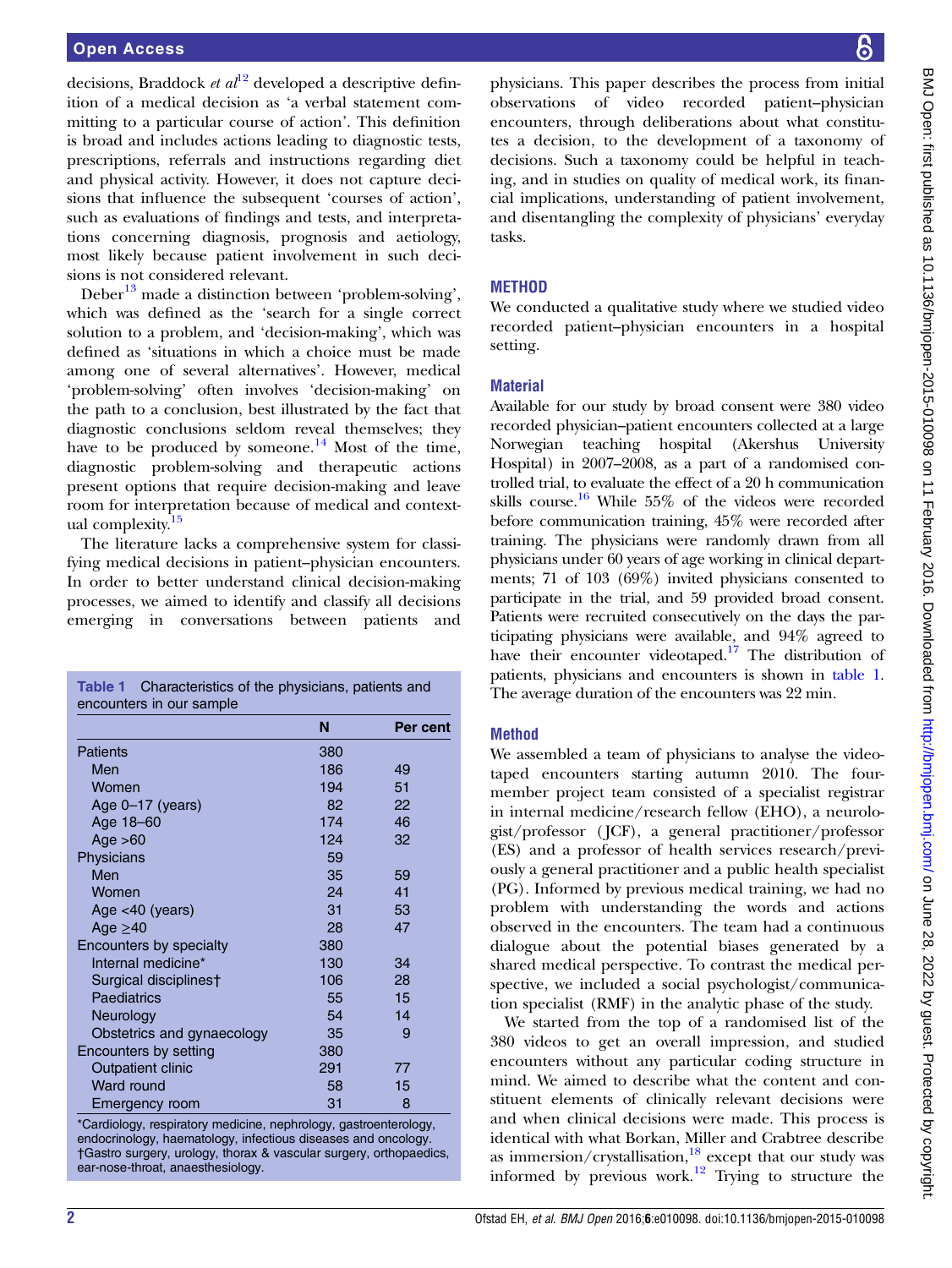seemingly natural flow of the encounters, we made SOAP notes<sup>[19](#page-9-0)</sup> of each encounter. SOAP notes structure medical encounters into a subjective (patient history), objective (clinical examination), assessment (diagnosis) and planning phase. These notes provided a useful tool in the analysis. The group reflected on events that suggested that decisions were being made, and we had extensive discussions about the threshold for claiming that an observed statement or action signified a decision. We agreed that all statements had to include some element of medically relevant content in order to count as a medical decision, for example, 'We have to operate on you' was included by such a requirement, while 'We'll order a train ticket for you to get home' was not. We also agreed that all statements needed to be related to the actual patient's concrete situation and be distinct from general medical information in order to count as a medical decision, for example, 'I think you got lung cancer due to smoking' was included by such a requirement, while 'Smoking is the most common cause for lung cancer' was not.

We developed the following definition of a medical decision: 'A verbal statement committing to a particular course of clinically relevant action and/or statement concerning the patient's health that carries meaning and weight because it is said by a medical expert'. Details about the development of the definition and the temporal characteristics of decisions are described in a previously published paper.<sup>[20](#page-9-0)</sup>

Being able to identify decisions, we proceeded with attempts to categorise them. Transcriptions of all statements conveying decisions from the first 30 encounters were gathered and sorted according to categories that were given provisional names, a process described by Addison, Miller and Crabtree as an editing style of analysis[.21](#page-9-0) This process was partly inductive, establishing new categories, and partly deductive, building on categories that might be labelled as self-evident, that is, prescription of drugs, ordering a diagnostic test, etc—categories comprised by Braddock et al<sup>es 12</sup> 2<sup>2</sup> studies. The main criteria for establishing and maintaining categories were that they captured relevant decisions and that a category was mutually exclusive from other categories. The unit of analysis was statements that conveyed medical decisions. This iterative process resulted in a coding scheme with 10 topical categories. We now saw the contours of a taxonomy.<sup>23</sup>

We tested the categories on new recordings in order to examine the taxonomy's applicability and to evaluate interoperator variability. We selected samples of five videos from different settings and specialties in order to ensure a maximum variation. $24$  All four physicians coded the five videos according to the current version of the taxonomy. This process was repeated three times with new videos. The taxonomy underwent revision twice, leading to two modifications of the categories (combining referrals with other contact-related decisions and distinguishing evaluating test results from defining problem decisions, respectively). This process is

described by Miller and Crabtree as template analysis.<sup>[25](#page-9-0)</sup> By the end of 2011, we reached consensus on a version of the taxonomy that we deemed fit for reliability testing. We used Krippendorff's α-agreement for content coding, $26$  which allows for the comparison of many coders, many nominal categories and missing values. We coded a final set of five new videos to assess reliability with Krippendorff's α. A total of 20 videos were used for these four rounds of consistency and reliability assessments. The remaining 330 encounters were analysed to test the taxonomy's applicability in other specialties.

## RESULTS

Our methodological approach yielded a taxonomy comprising 10 categories [\(table 2](#page-3-0)). The taxonomy was named the Decision Identification and Classification Taxonomy for Use in Medicine (DICTUM; see online supplementary 1). We describe below the characteristics of each category and the function it performs in medical encounters using quotes from the 380 videos in our corpus, as shown in [table 3](#page-4-0). The categories are ordered starting with diagnostic, followed by therapeutic and ending with consulting and decisions about management. The quotes are verbatim extracts from the dialogue and are presented with contextual information including setting, specialty and clinically relevant problem/diagnosis. Since the videos were recorded 7 years ago, some of the recommendations and therapeutic regimens touched on in the selected transcriptions may have changed and may not reflect current practice.

## Category #1: gathering additional information

This category describes decisions to obtain information from other sources than patient interview, physical examination and patient chart.

In the clinical encounter, a physician gathers information through the patient interview, physical examination and chart review. The taxonomy does not define these actions as clinically relevant decisions. However, when a physician explicitly demonstrates gathering additional information, that is, ordering a diagnostic test, calling a colleague to discuss the patient's problem, seeking external information from other parties (general practitioner, family member, other hospital, etc.), such actions are coded as decisions. This category generally functions to increase the amount and precision of information related to the patient's problem, previous history or context—either because the information cannot be provided by the patient, because the physician does not feel competent or certain enough to decide alone, or because the patient's problem requires additional diagnostic information gained by tests.

## Category #2: evaluating test result

This category describes simple, normative assessments of clinical findings and tests and why they in the taxonomy are defined as clinically relevant decisions.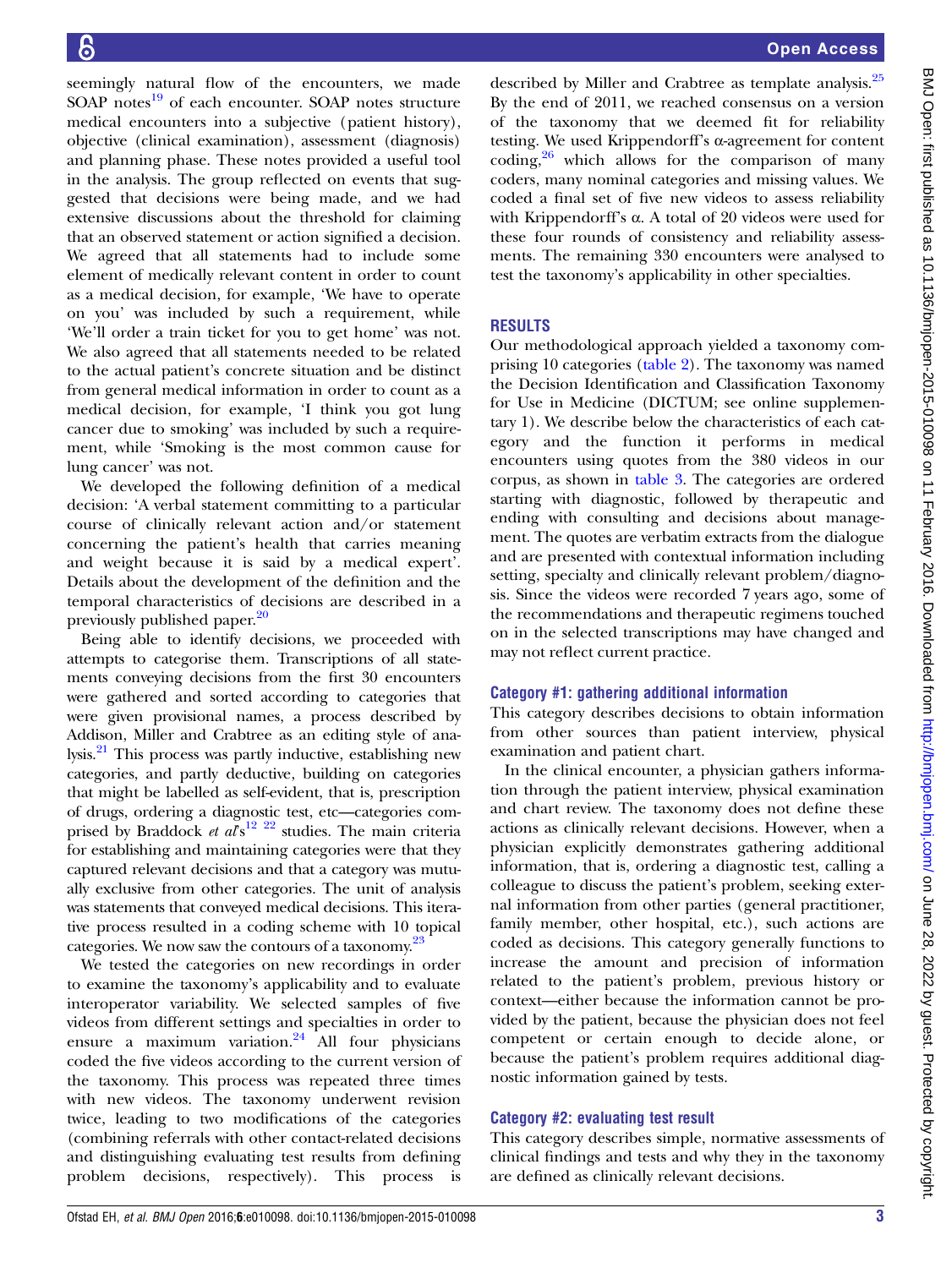precaution

<span id="page-3-0"></span>

|                | <b>Dpen Access</b>                     |                                                                                                                                            | 6                                                                                                     |
|----------------|----------------------------------------|--------------------------------------------------------------------------------------------------------------------------------------------|-------------------------------------------------------------------------------------------------------|
|                |                                        |                                                                                                                                            |                                                                                                       |
|                | Table 2                                | The Decision Identification and Classification Taxonomy for Use in Medicine (DICTUM)                                                       |                                                                                                       |
|                | Category name                          | <b>Category description</b>                                                                                                                | <b>Subcategory</b>                                                                                    |
| 1              | Gathering<br>additional<br>information | Decision to obtain information from other source than<br>patient interview, physical examination and patient<br>chart                      | Ordering test, consulting colleague,<br>seeking external information                                  |
| 2              | Evaluating test<br>result              | Simple, normative assessments of clinical findings<br>and tests                                                                            | Positive, negative, ambiguous                                                                         |
| 3              | Defining problem                       | Complex, interpretative assessments that define what<br>the problem is and reflect a medically informed<br>conclusion                      | Diagnostic conclusion, evaluation of health<br>state, aetiological inference, prognostic<br>judgement |
| 4              | Drug related                           | Decision to start, refrain from, stop, alter or maintain a<br>drug regimen                                                                 | Start, stop, alter, maintain, refrain                                                                 |
| 5              | Therapeutic<br>procedure related       | Decision to intervene on a medical problem, plan,<br>perform or refrain from therapeutic procedures of a<br>medical nature                 | Start, stop, alter, maintain, refrain                                                                 |
| 6              | Legal and<br>insurance related         | Medical decision concerning the patient, which is<br>based on or restricted by legal regulations or financial<br>arrangements              | Sick leave, drug refund, insurance,<br>disability                                                     |
| $\overline{7}$ | Contact related                        | Decision regarding admittance or discharge from<br>hospital, scheduling of control and referral to other<br>parts of the healthcare system | Admit, discharge, follow-up, referral                                                                 |
| 8              | Advice and                             | Decision to give the patient advice or precaution,                                                                                         | Advice, precaution                                                                                    |

Category #3: defining problem This category describes complex, interpretative assessments that define what the problem is and reflects a medically informed conclusion.

thereby transferring responsibility for action from the

In the assessment phase of the SOAP-modelled encounter, the physician interprets the patient's history, clinical findings and diagnostic tests using clinical reasoning to understand the patient's problem(s). These complex, interpretative statements differ from simple, normative statements in the way that they serve at least one of four functions: diagnostic conclusion, evaluation of state of health, aetiological inference or prognostic judgement.

Quantitative, qualitative

change subject

Transfer responsibility, wait and see,

This category has two main functions. First, to categorise any conglomerate of symptoms, signs, findings and beliefs into a biomedical framework of understanding, namely the taxonomy of diagnoses. We observed that these decisions occasionally yielded a first-time diagnosis, but more often decisions were made to rule out a disease, or an assessment of the patient's health state in the context of a known disease. Along with diagnoses follows the possibility of prognostic judgements and aetiological inferences. Statements reflecting such decisions have the potential to establish order and predictability in complex and often emergent situations, thereby informing both the patient and providers about the what, how and when of the given problem. Second, these decisions set the stage for prescriptive measures,

The objective phase of a SOAP-modelled encounter<sup>[19](#page-9-0)</sup> is where the physician gathers information through physical examination. A clinical examination is the execution of idealised tests normatively assessing bodily functions. The way the clinician assesses these and other tests, such as lab results and X-ray images, may be referred to as clinical judgement.[4](#page-9-0) Even though tests generally are appended with standardised interpretations of normality and pathology, the clinician has to decide whether or not this test result matters and how it influences the specific context. The clinician also needs to take the test's likelihood of being true or false into account by interpreting the test in the light of its sensitivity and specificity.<sup>[6](#page-9-0)</sup> A blood pressure of 140/80 mm Hg could be

provider to the patient

10 Deferment Decision to actively delay decision or a rejection to

9 Treatment goal Decision to set defined goal for treatment and thereby

being more specific than giving advice

decide on a problem presented by a patient

described as too high in a teenager, while it might be ideal for a 90-year-old without known vascular disease or a 50-year-old with severe treatment-resistant hypertension. Like other tests, a blood pressure measurement does not speak for itself; somebody has to decide how to interpret it in a specific context.<sup>[14](#page-9-0)</sup> In the taxonomy, normative assessments of diagnostic tests are defined as decisions while simple assessments of the patient's history without further elaboration are not. The function of this category is to separate normal from pathological processes and to create building blocks for more complex assessments such as diagnoses and prognoses.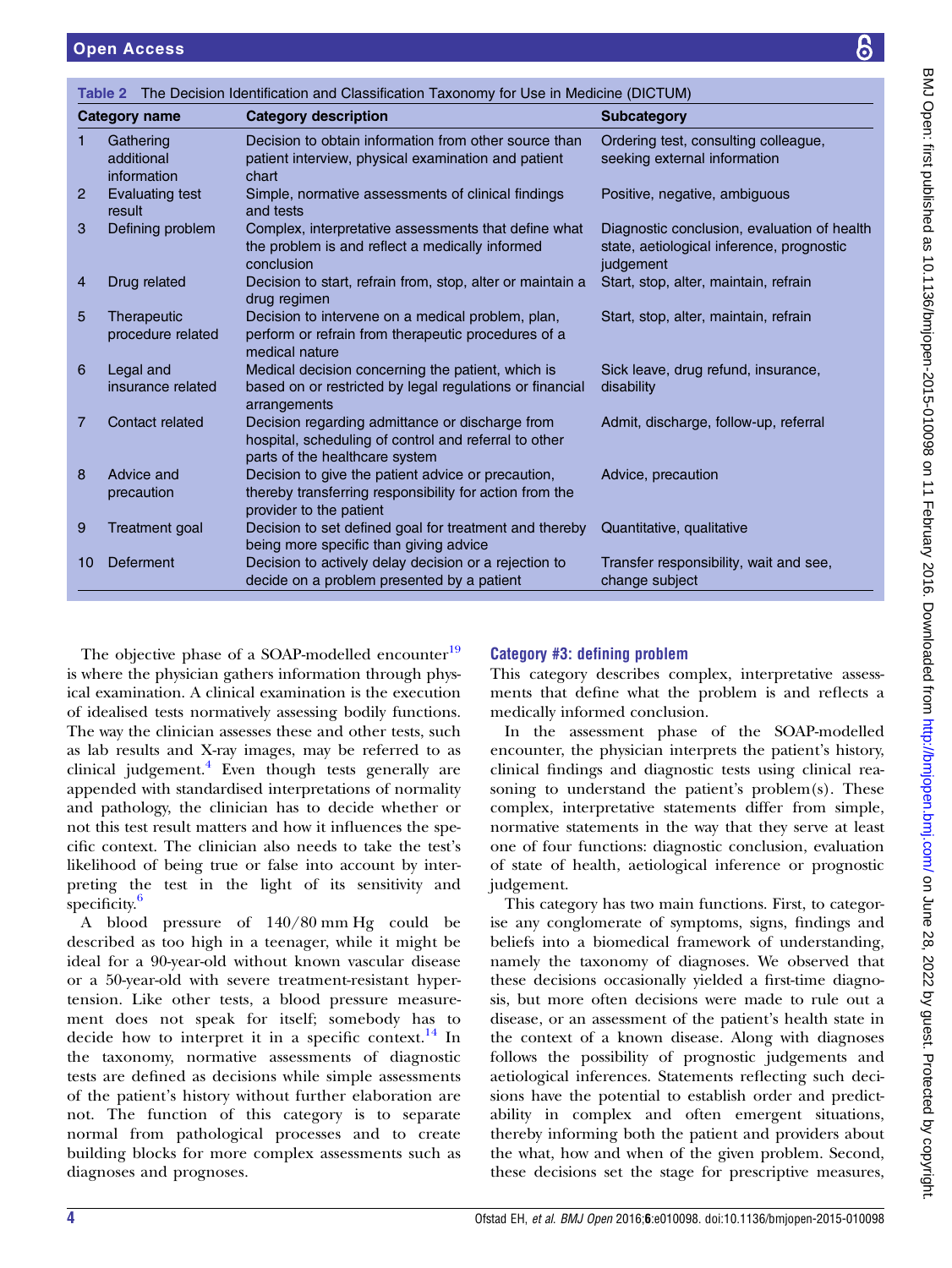<span id="page-4-0"></span>

|                | <b>Category subgroup</b>    | <b>Physician statement</b>                                                                     | <b>Context</b>                                  |
|----------------|-----------------------------|------------------------------------------------------------------------------------------------|-------------------------------------------------|
| $\mathbf 1$    | Order test                  | 'I'll get an ultrasound of it tonight'                                                         | ER, internal medicine, deep vein<br>thrombosis? |
|                |                             | 'There is no point in a new EEG now'                                                           | OPC, neurologist, epilepsy                      |
|                |                             | 'You'll send in faecal tests after four, six and 8 weeks'                                      | OPC, gastroenterology, Crohn's disease          |
|                |                             | 'We'll do the A1c and some blood tests afterwards'                                             | OPC, endocrinology, type 2 diabetes             |
|                | Consulting colleague        | 'This is a bit special so I will discuss it with a colleague'                                  | OPC, gastroenterology, Crohn's disease          |
|                |                             | 'I will discuss it a bit with my consultant'                                                   | IPW, nephrology, respiratory infection?         |
|                | <b>External information</b> | 'We will get those images sent over and have them assessed'                                    | OPC, urology, kidney tumour                     |
| $\overline{2}$ | Good                        | '140/80 I think that is very good'                                                             | OPC, nephrology, chronic kidney disease         |
|                |                             | 'I see that your A1c is 8.1, that is great'                                                    | OPC, endocrinology, type 2 diabetes             |
|                |                             | 'The X-ray looks fine'                                                                         | OPC, orthopaedics, hip replacement FU           |
|                |                             | 'Everything was in perfect order; I found nothing wrong' (after full neurological examination) | OPC, neurology, headache                        |
|                | <b>Bad</b>                  | 'Your A1c was not so good'                                                                     | OPC, endocrinology, type 2 diabetes             |
|                |                             | 'You are a bit low on potassium'                                                               | IPW, infectious disease, erysipelas             |
|                |                             | 'Your blood pressure is high. 180/100 is high'                                                 | OPC, cardiology, thoracic aorta graft FU        |
|                | Ambiguous                   | 'It wasn't too bad, but it's not great either' (after lung auscultation)                       | IPW, infectious disease, pneumonia              |
| 3              | Diagnosis                   | 'This is a classic case of light asthma'                                                       | OPC, infectious disease, sinusitis and          |
|                |                             |                                                                                                | dyspnoea                                        |
|                |                             | 'Ganglion [cyst] it is called'                                                                 | OPC, orthopaedics, lump on wrist                |
|                |                             | 'Based on today's examination I think it is more likely that you've had a minor stroke'        | IPW, neurology, left side paresis               |
|                |                             | 'This is basically what we call osteoarthritis'                                                | OPC, orthopaedics, knee pain                    |
|                | Aetiology                   | 'I think it is paracetamol and dextropropoxyphen that has damaged your liver'                  | IPW, gastroenterology, pneumonia                |
|                |                             | 'It is the torn cruciate ligament that prevents your knee from stopping where it should'       | OPC, orthopaedics, knee pain                    |
|                | Prognosis                   | 'The chemotherapy cannot remove what you have on your lungs'                                   | OPC, oncology, lung metastases                  |
|                |                             | 'You can profit on training up to a year after the injury'                                     | IPW, neurology, stroke                          |
|                | Evaluating state of         | 'Your diabetes is very well regulated'                                                         | OPC, endocrinology, type 2 diabetes             |
|                | health                      | 'He's breathing nice and slowly, I think he has responded well to treatment'                   | IPW, paediatrics, bronchiolitis                 |
| $\overline{4}$ | <b>Start</b>                | 'We'll start with azathioprine 50 mg'                                                          | OPC, gastroenterology, Crohn's disease          |
|                |                             | 'I was thinking you should get desloratadine, allergy pills'                                   | OPC, paediatrics, IBD and seasonal              |
|                |                             |                                                                                                | allergy                                         |
|                |                             | 'We'll give a 4-day treatment of dexamethasone'                                                | IPW, paediatrics, bronchiolitis                 |
|                |                             | 'I would like you to get some vaginal oestrogen'                                               | OPC, gynaecology, uterine prolapse              |
|                | Refrain                     | 'We cannot give you chemo today'                                                               | OPC, oncology, GI-cancer, low neutrophil        |
|                |                             |                                                                                                | count                                           |
|                |                             | 'You should not take ibuprofene or other blood thinners before the surgery'                    | IPW, anaesthesiology, preoperative              |
|                |                             |                                                                                                | assessment                                      |
|                | <b>Stop</b>                 | 'It means that you can stop taking ß-blockers'                                                 | OPC, cardiology, tachyarrhythmia                |
|                |                             | 'You should cut the iron tablets'                                                              | OPC, cardiology, chronic heart failure          |
|                | Alter                       | 'You'd better reduce to 50 [micrograms of levothyroxine]'                                      | OPC, endocrinology, Graves' radio-iodine        |
|                |                             |                                                                                                | FU.                                             |
|                |                             | 'Go down to two plus two [prednisolone 5 mg]"                                                  | OPC, gastroenterology, Crohn's disease          |
|                |                             | 'You should increase the insulin detemir dosage 2 units at a time'                             | OPC, endocrinology, type 2 diabetes             |

 $\sigma$ 

BMJ Open: first published as 10.11309/open-2010-01008 on 11 Februared Trand Burghed from http://bmjopad.ndvi.or as the SOS by guest. Protected by copyright.

 $\bigcirc$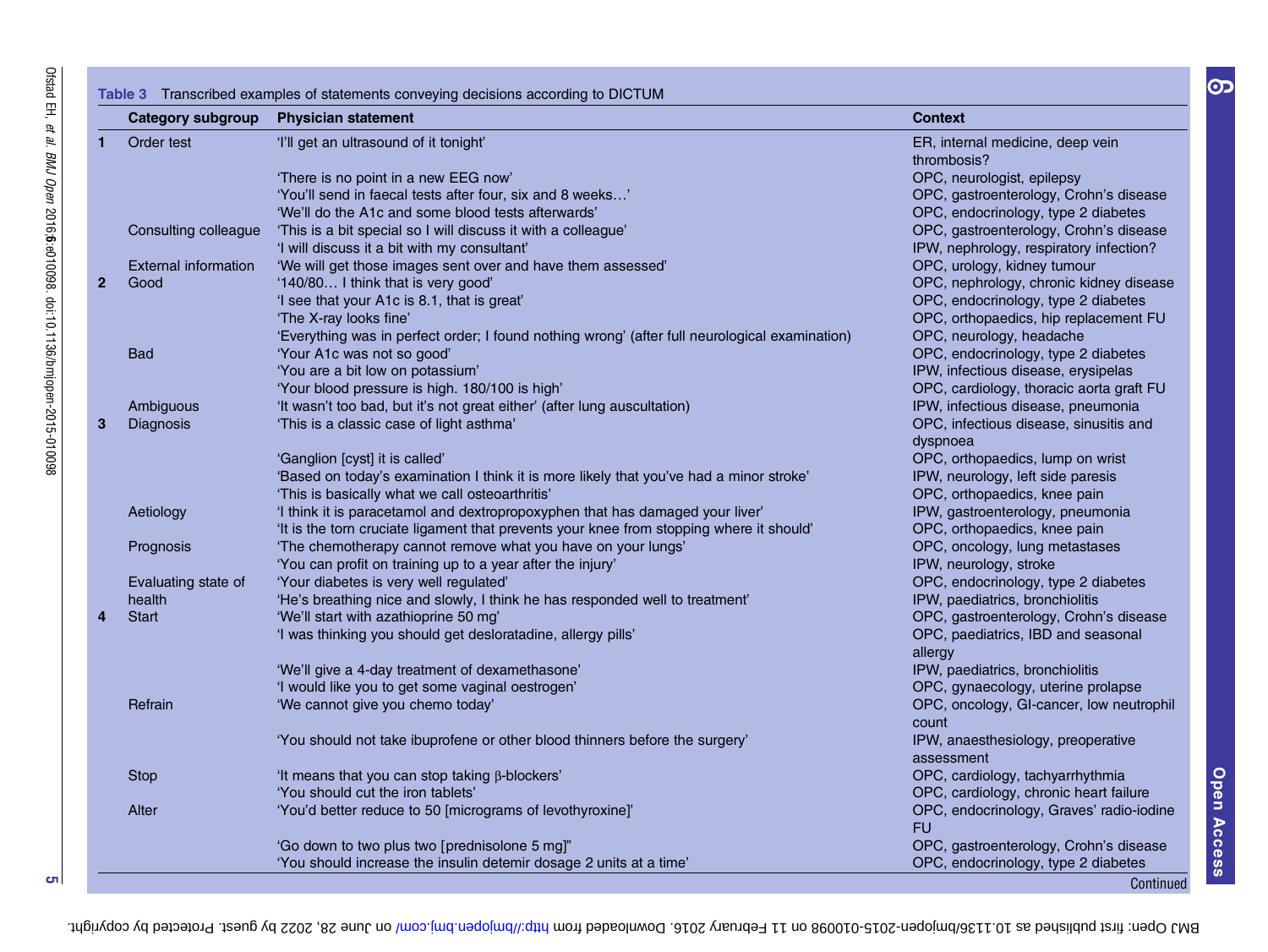| г      |
|--------|
|        |
| ٠<br>г |
|        |
| ٦      |
|        |
|        |
|        |
|        |

စာ $\overline{\mathbf{C}}$ 

6

| ıble 3 | Continued |  |
|--------|-----------|--|
|--------|-----------|--|

|                | <b>Category subgroup</b>    | <b>Physician statement</b>                                                                            | <b>Context</b>                             |
|----------------|-----------------------------|-------------------------------------------------------------------------------------------------------|--------------------------------------------|
|                | Maintain                    | 'You should continue taking salbutamol when you need to'                                              | OPC, paediatrics, asthma and allergy       |
|                |                             | 'Cortisone, you'll take as earlier'                                                                   | OPC, endocrinology, Addison's disease      |
|                |                             | 'As a foundation you should always take paracetamol 1 g 4 times a day'                                | OPC, oncology, metastasised GI-cancer      |
| 5              | Surgery                     | 'It's alright to get this operated'                                                                   | OPC, gastro surgery, haemorrhoids          |
|                |                             | 'We cannot operate more on you'                                                                       | OPC, orthopaedics, elbow fracture FU       |
|                | Radiation                   | 'And I will refer you to radiation therapy'                                                           | OPC, haematoid-oncology, chemotherapy      |
|                | Interventional<br>radiology | 'As long as you are good we are not going to do anything now' (angiography/PCI)                       | OPC, cardiology, coronary artery disease   |
|                | Focused care                | 'We'll take off this part of the cast so that you'll be able to bend your finger'                     | OPC, orthopaedics, lower arm fracture FU   |
|                |                             | 'I think you should go a couple of weeks without the [vaginal] ring'                                  | OPC, gynaecology, uterine prolapse         |
|                |                             | 'You don't have to change on the wound every day, it only irritates, let it be'                       | OPC, gastro surgery, laparotomy FU         |
| 6              | Drug refund                 | 'Esomeprazole and pantoprazole are the same, pantoprazole is cheaper and the State has                | OPC, gastro surgery, laparotomy FU         |
|                |                             | decided that you should drive an Opel, not a BMW'                                                     |                                            |
|                |                             | 'Owing to this [muscular stiffness on simvastatin] you qualify for atorvastatin'                      | OPC, nephrology, chronic kidney disease    |
|                | Sick leave                  | 'You will get a sick leave note from us'                                                              | ER, shortness of breath, admittance        |
|                |                             | 'We'll keep it like that [50% absent from work]'                                                      | OPC, orthopaedics, leg fracture FU         |
|                |                             | 'You will be in paid leave from work for at least 3 months'                                           | IPW, neurology, stroke                     |
|                | <b>Disability</b>           | 'The way you function right now you cannot drive your car'                                            | IPW, neurology, stroke                     |
| $\overline{7}$ | Schedule                    | 'I'll schedule a control for you here in 3 months'                                                    | OPC, gastroenterology, Crohn's disease     |
|                |                             | 'I won't schedule a new control here, seeing that you have a new appointment at the cancer<br>centre' | OPC, haematology-oncology, radiation       |
|                | Admit                       | To patient's mom: 'My suggestion is that he is admitted to the bed ward'                              | OPC, thorax surgery, pneumothorax          |
|                |                             | 'I think you should spend the night in our observation ward'                                          | ER, internal medicine, shortness of breath |
|                |                             | 'She is so weak that she should be admitted'                                                          | ER, paediatrics, vomiting                  |
|                | <b>Discharge</b>            | 'We are going to have to send you home while we wait for an opening [at the nursing home]'            | IPW, cardiology, arrhythmia, not           |
|                |                             |                                                                                                       | self-sufficient                            |
|                |                             | 'We thought you were going to get to go home today'                                                   | IPW, cardiology, bleeding ulcer and heart  |
|                |                             |                                                                                                       | failure                                    |
|                | Telephone                   | 'I'll call you when I get back the results'                                                           | OPC, haematology-oncology,                 |
|                |                             |                                                                                                       | Waldenstrom's disease?                     |
|                | Referral                    | 'I will refer you to a neurologist'                                                                   | OPC, oncology, metastasised renal cancer   |
|                |                             | 'I'm thinking I'll send a referral to a physiotherapist'                                              | OPC, gynaecology, uterine prolapsed        |
| 8              | Smoking                     | 'I would recommend you to cut it completely'                                                          | OPC, type 2 diabetes, weekend smoker       |
|                |                             | 'It will require effort from you-you will have to stop smoking'                                       | IPW, cardiology, recent heart attack       |
|                | Exercise                    | 'I would recommend you to increase your level of activity'                                            | OPC, endocrinology, type 2 diabetes        |
|                |                             | 'I would stay away from soccer'                                                                       | OPC, orthopaedics, ACL rupture pending     |
|                |                             |                                                                                                       | surgery                                    |
|                | <b>Diet</b>                 | 'Mind the calories; sweetened beverages, potato chips, cakes, sauces'                                 | OPC, gastro surgery, rectal cancer FU      |
|                | Weight                      | 'The weight increase should not continue, then you'll have crossed a line'                            | OPC, nephrology, chronic kidney disease    |
|                | Hydration                   | To boy's mom: 'He should get at least 3-4 glasses [to drink] per day'                                 | IPW, paediatrics, gastroenteritis          |
|                |                             | 'Be careful to drink a lot of water'                                                                  | OPC, gastro surgery, sigmoidostomy         |
|                | Alcohol                     | 'Together with warfarin, it's not advisable to drink alcohol'                                         | IPW, cardiology, right-sided heart failure |
|                |                             |                                                                                                       | Continued                                  |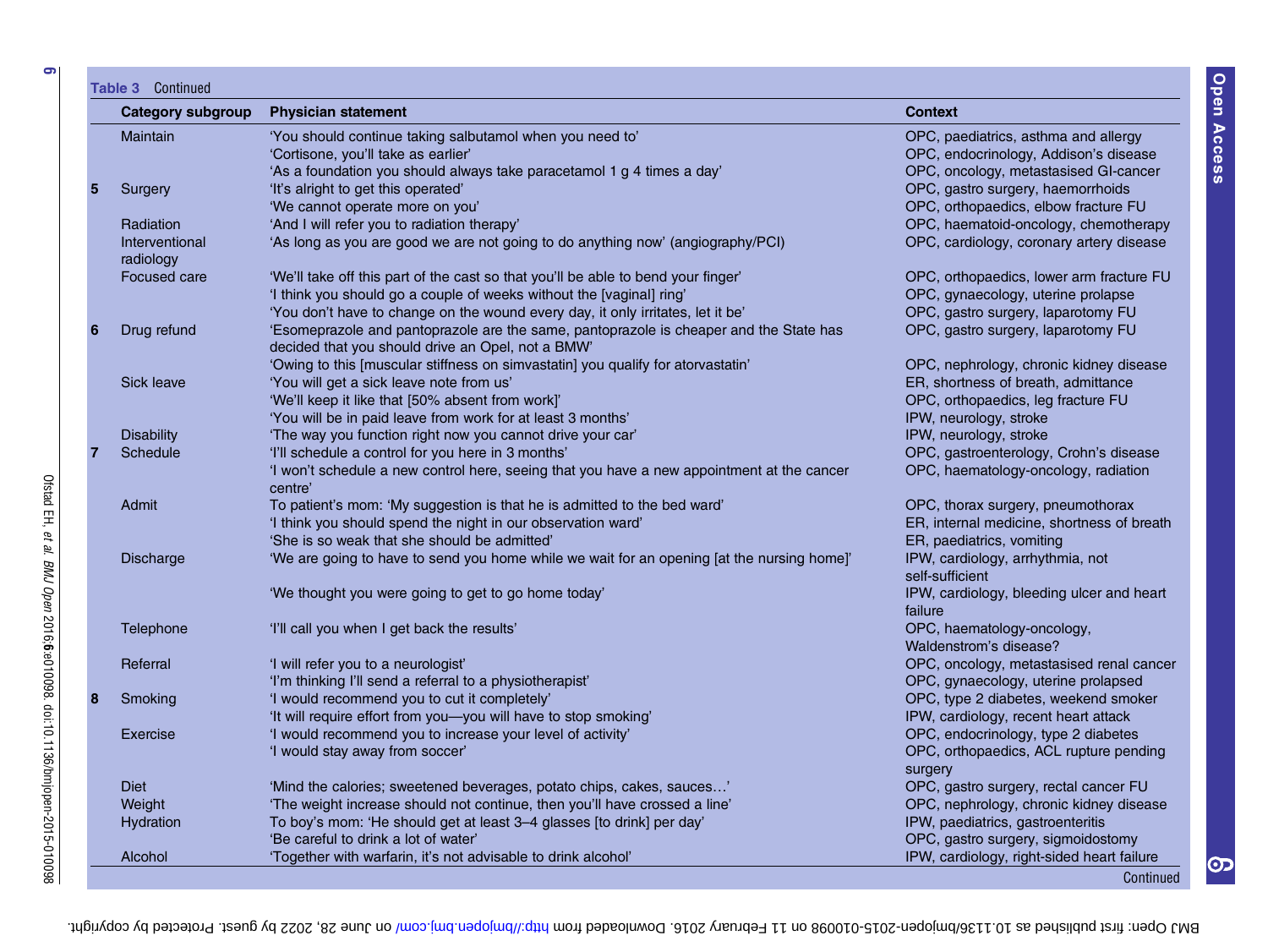$\overline{\phantom{0}}$ 

|    | <b>Category subgroup</b> | <b>Physician statement</b>                                                                  | <b>Context</b>                                |
|----|--------------------------|---------------------------------------------------------------------------------------------|-----------------------------------------------|
|    | Mobilisation             | 'Be careful with sudden movements and heavy lifting'                                        | IPW, cardiology, recent coronary bypass       |
|    |                          | 'Avoid activity that you notice makes this worse'                                           | OPC, neurology, neck pain, numbness in<br>arm |
|    |                          | 'Mind keeping the leg high while you are sitting'                                           | OPC, orthopaedics, leg fracture FU            |
|    | Sleep                    | 'Staying up late lowers the threshold for cramps'                                           | OPC, neurology, epilepsy                      |
|    | Precaution               | 'If you were to get a fever, you have to contact a doctor'                                  | OPC, gastroenterology, Crohn's disease        |
|    |                          | 'If you start bleeding heavily [from your bowels], you have to contact the hospital'        | OPC, gastroenterology, ulcerous colitis       |
|    |                          | 'However, if it gets more painful in the chest or something like that, you'll take contact' | OPC, cardiology, coronary artery disease      |
|    |                          | 'If it doesn't get better, call 911'                                                        | OPC, cardiology, coronary artery disease      |
|    | Quantitative             | 'The goal has to be that it should be 120/80'                                               | OPC, type 2 diabetes, BP 135/80               |
|    |                          | 'We want to get the A1c down between 7 and 8'                                               | OPC, type 2 diabetes, A1c 9,2                 |
|    |                          | 'I would like to see your viral counts under 50'                                            | OPC, infectious disease, HIV, viral count     |
|    |                          |                                                                                             | 700                                           |
|    | Qualitative              | 'What you should work on the next year is building your strength'                           | OPC, orthopaedics, knee prosthesis FU         |
|    |                          | 'Seeing that this is a curative setting I don't dare to lower your dose'                    | OPC, oncology, GI-cancer                      |
|    |                          | 'The goal has to be to get as good as you were before'                                      | IPW, neurology, stroke                        |
| 10 | Transfer                 | 'I don't know for sure, but they know all about it at the cancer centre'                    | OPC, haematology-oncology, radiation          |
|    | responsibility           | 'The issue of your driver's license, you have to discuss with your family doctor'           | IPW, cardiology, chronic heart failure        |
|    | Change subject           | Patient asks about prescription for sildenafil-physician changes topic                      | OPC, infectious disease, HIV                  |
|    | Wait and see             | 'We'll see how it goes'                                                                     | IPW, gastroenterology, abdominal pain         |
|    |                          | 'I would like to wait and see [with regards to implantation of grommets]'                   | OPC, ear-nose-throat, fluid in ear            |
|    |                          | 'I think we'll wait and see for 4 weeks'                                                    | OPC, neurology, neck pain, numbness in        |
|    |                          |                                                                                             | arm                                           |
|    | Active and specified     | 'I'll have to think about this [choice between sunitinib and interferon treatment]'         | OPC, oncology, metastasised renal cancer      |

ACL, anterior cruciate ligament; A1c, glycated haemoglobin; BP, blood pressure; ER, emergency room; FU, follow-up; GI, gastrointestinal; IBD, inflammatory bowel disease; IPW, inpatient ward; OPC, outpatient; PCI, percutaneous coronary intervention.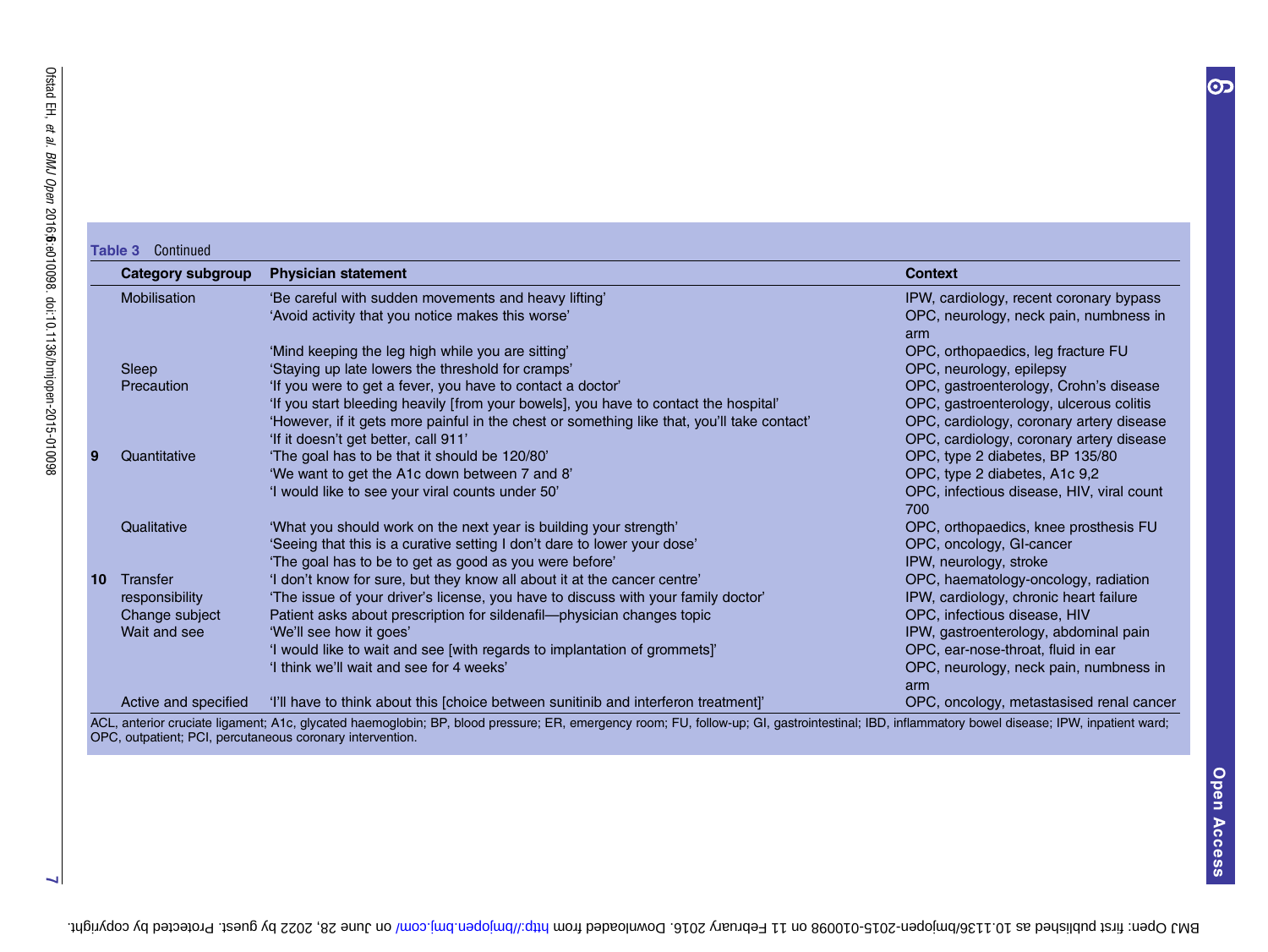like advice on self-management of a problem or biomedical interventions like drugs or surgery.

#### Category #4: drug related

This category describes decisions to start, refrain from, stop, alter or maintain a drug regimen.

In the planning-phase of the SOAP model, the most intuitively clear-cut category involves starting, refraining from, stopping, altering or maintaining a drug regimen. In the taxonomy, any statement committing to drug-related action is defined as a decision, including both prescription and over-the-counter drugs such as vitamin supplements and herbal medicine, including all modes of administration: tablets, suppositories, intravenous, nebulisers, etc. The function of decisions to start, maintain or adjust drug regimens is an intention to improve on and/or prevent a medical problem by transferring professional promise of improvement to a proxy containing chemical substances designed to affect specific systems of human chemistry.

#### Category #5: therapeutic procedure related

This category describes decisions to intervene on a medical problem, plan, perform or refrain from therapeutic procedures of a medical nature.

In addition to pharmaceutical therapy, medicine offers hands-on interventions performed by health professionals to prevent or solve medical problems, for example, surgery, wound care, interventional radiology and radiation therapy. The function of decisions to start or maintain non-pharmaceutical interventions is the intention to improve on and/or prevent a medical problem using hands-on technical craftsmanship, possibly aided by sophisticated technical equipment.

## Category #6: legal and insurance related

This category describes medical decisions concerning the patient, which is based on or restricted by legal regulations or financial arrangements.

Medical care operates within a legal and political context. Medical encounters contain decisions concerning the patient, which are based on or restricted by legal and financial arrangements. Such decisions might relate to the economic or social benefits the patient is or is not entitled to. The function of legal and insurance-related decisions in clinical encounters is to enforce the framework healthcare provided within when it comes to laws and norms that govern both patients and providers.

#### Category #7: contact related

This category describes decisions regarding admittance or discharge from hospital, scheduling of control and referral to other parts of the healthcare system.

In the planning phase of the SOAP-modelled encounter, plans for future contact with the healthcare system are made. In hospital encounters, these decisions concern being admitted or discharged from the hospital, scheduling of a follow-up appointment or referrals

to other parts of the healthcare system. These decisions describe a trajectory of future meetings between a patient and a provider and also implicitly say something about the health condition in question.

#### Category #8: advice and precaution

This category describes decisions to give the patient advice or precaution, thereby transferring responsibility for action from provider to patient.

Just like simple and complex assessments (the 'Evaluating test result' and 'Defining problem' categories), advice carries meaning and weight when stated by a physician in a clinical setting. Advice transfers responsibility for action from provider to patient. In accordance with Braddock et  $al$ ,  $\frac{12}{2}$  $\frac{12}{2}$  $\frac{12}{2}$  we defined clinically relevant advice as decisions. Physicians have the option to give advice or not and, if given, options on how to formulate and customise the advice depending on the context.

The main function of giving advice is the intention to affect patient behaviour in a medically favourable direction. A central function of precautionary advice is to provide the patient with useful information on how to act in the face of symptoms. Another function could be a perception that the provider/institution is less accountable for future events following such information.

#### Category #9: treatment goal

This category describes decisions to set defined goals for treatment, thereby being more specific than giving advice.

Regardless of a patient's health condition or disease, physicians define or describe goals and expected outcomes of treatment. In our material, physicians seldom explored patients' goals, but they frequently set targets and goals for patients. These goals might be set using a numerical value, like blood pressure, glycated haemoglobin levels or viral counts. The function of a treatment goal is to define concrete desirable end points of a treatment process using symptom abatement or surrogate markers.

#### Category #10: deferment

This category describes decisions not to make decisions —in other words, to actively delay a decision or a rejection to decide on a problem presented by a patient.

For various reasons, physicians and sometimes patients defer decisions. It might be a decision to actively delay a decision, most often displayed as 'Let's wait and see'. Deferment decisions also comprise transferring the decision-making responsibility to another person or by changing the subject.

The function of deferments is to sort problems in or out of the present context, either by naming another person or place in time as the proper context, or simply by ignoring it (deliberately or inattentively).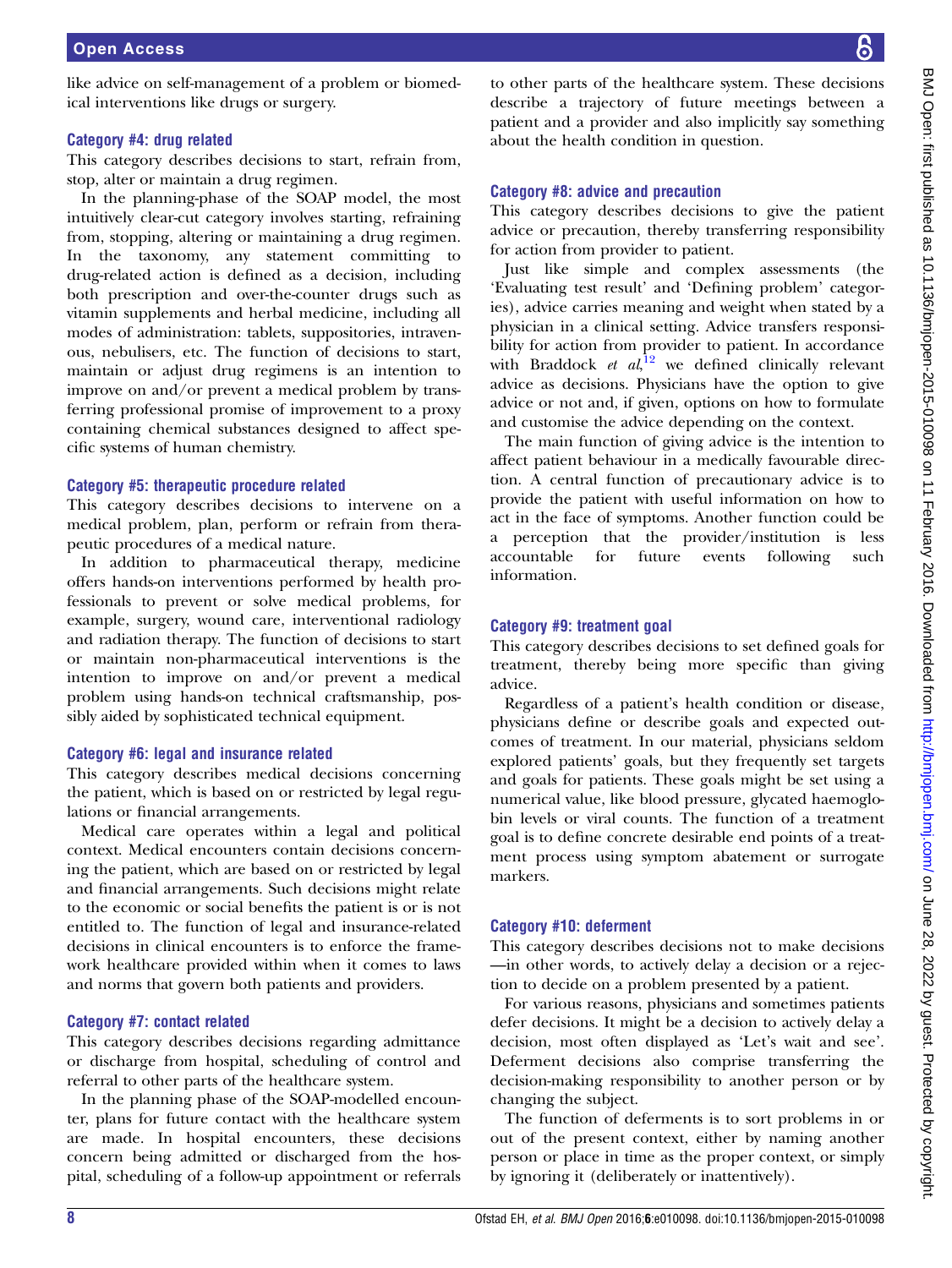## Inter-rater reliability

To assess the reliability of the taxonomy, we did a fourcoder inter-rater-reliability test using Krippendorff's α. All four coders coded the same five videos, which returned  $\alpha=0.79$ . This is virtually the same as Krippendorff's cut-off value of 0.8 needed for coded variables to be reliable. $26$  Average time to code an encounter per physician was 1–1.5 times the visit.

#### **DISCUSSION**

DICTUM is the first comprehensive taxonomy of physician-made medical decisions in patient–physician encounters. The taxonomy provides a precise, detailed and comprehensive description of medical decisions communicated within the patient–physician encounter.

We aimed to identify all observable physician decisions that had relevance to a medical and/or a patient perspective. From a medical point of view, the taxonomy comprises any clinically relevant task that needs to be dealt with in an encounter: from interpreting the patient's story, symptoms, clinical findings and diagnostic tests, to the translation of this knowledge into actions including medical interventions, providing relevant contextualised information to the patient and appropriate level of follow-up.

From the patient's perspective, the statements coded as decisions sum up bullet points of information the patient can take home from the encounter. Imagine a patient coming home to his spouse or parent and being asked; 'So what did the doctor say?' The response could be a summary of the statements identified as decisions by the taxonomy, for example, 'The doctor concluded that I have pneumonia and gave me some antibiotics. She said I will be fine again, but that it could take as long as a month before all symptoms will pass. I have to go back to control my chest X-ray in 6–8 weeks. She said I should stop smoking. When I asked if I could get any of the pills available for smoking cessation, she said I have to speak with my family physician'. This example is probably more structured, detailed and medicocentred than patients' real-life summaries of medical encounters would be, but it is provided to depict the amount and complexity of clinically relevant outcomes that is communicated to patients.

The taxonomy differs from other decision frameworks. Where evidence-based medicine (EBM), shared decisionmaking (SDM) and informed decision-making (IDM) are all normative approaches with prescriptive motives, DICTUM is descriptive. Where EBM and SDM, in general, focus on a single decision, our taxonomy aims to identify all decisions. Some earlier studies aimed to include more than one decision and identified between three and seven decisions per encounter.<sup>[12 22 27](#page-9-0)–29</sup> In these studies, measuring the involvement of patients was the primary aim.

In addition to action statements, the taxonomy includes judgement statements, mainly represented in the two categories 'Evaluating test results' and 'Defining

problem'. Ely et  $a^{30}$  $a^{30}$  $a^{30}$  developed a taxonomy of clinical questions to assess how physicians deal with the challenges of treatment, choice of tests and also diagnosis, prognosis and aetiology, by building their framework around clinical questions instead of the decisions that produced the answers.<sup>[31](#page-9-0)</sup> DICTUM also includes decisions leading to actions like ordering a test, selecting level of care and follow-up, or whether a colleague has to be consulted or not. In other recently published studies, all these actions have been referred to as 'key decisions' or 'clinical decisions'. 32–[35](#page-9-0)

## Strengths and limitations

A strength of DICTUM is that it has been developed and tested on video recorded patient–physician encounters comprising 17 different clinical specialties, three practice settings (outpatients, inpatients on the ward, emergency room) and several hundred cases. Potential limits of this study are that the encounters were recorded in a single hospital and that the taxonomy has not been tested in general practice or psychiatry. The categories are broad, still specific and only rarely have we encountered decisions that challenged the mutual exclusivity of categories. In the few cases where a statement could fit into more than one category, the codebook—developed through a continuous iterative process —provided guidance (see online supplementary for examples). Our Krippendorff's α assessment of interrater reliability was 0.01 below the threshold for coded values to be reliable. We view the composition of our project team as a strength.

#### **Implications**

The taxonomy may be used to create maps and profiles of encounters that could provide useful feedback to physicians. Such encounter maps could also describe similarities and differences between specialties and single physicians, and enlighten understanding of possible differences between encounters with patients based on their age, social status or ethnicity. The taxonomy could also be used as a tool for both physicians and patients to increase awareness of when decisions are made, who makes them and who should make them. Increased awareness could set the stage for dialogue around the level of patient involvement, as well as improve the quality of decision-making processes. Exposing physicians and patients to the taxonomy and observing how they interact afterwards is a possible future approach.

Our contribution pinpoints the difficult task of precisely defining what a decision is, because decisions are distributed over time, space and agents and come in all shapes and colours: from the intuitive one hundredth of a second action to the everlasting deliberation process. Within the boundaries of the patient–physician encounter, our definition and taxonomy adds necessary precision to mapping the decisional terrain. The taxonomy answers where, but not how. Hopefully, a descriptive tool could assist a normative approach in future studies of